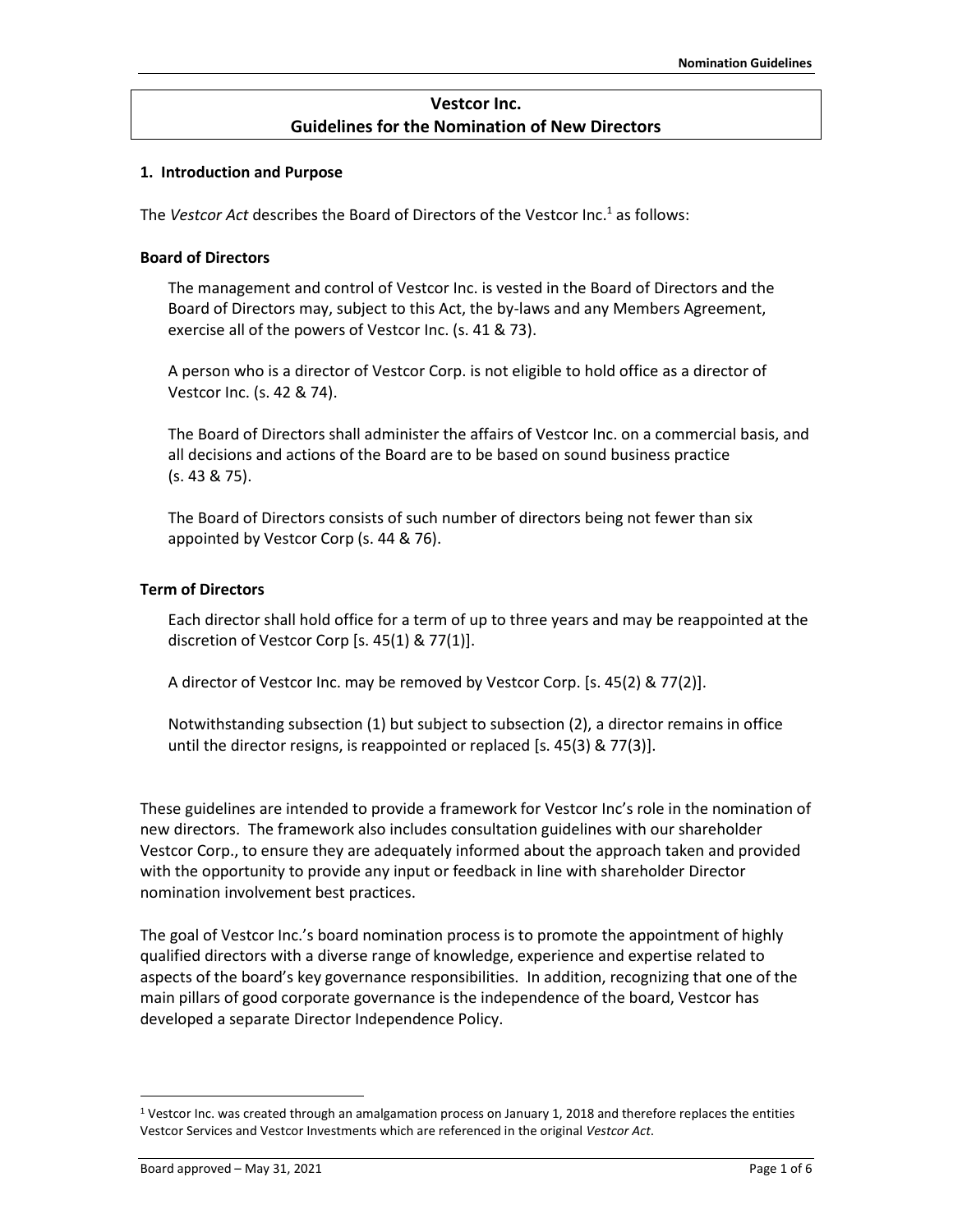## **2. The Nominations Process**

The Secretary to the Vestcor Inc. Board of Directors (Board) will develop and maintain a register of directors, their respective terms on the Board, their specific identified competencies, and any applicable diversity attributes. This information will be reviewed by the Governance Committee at least annually (at a time in the year that is ideally 11-12 months but at minimum 90 days prior to the end of directors' terms).

The Governance Committee will identify the number and timing of upcoming vacancies on the Board and subsequently form an Ad-Hoc Nominating Committee composed of Directors whose terms are not part of the upcoming vacancies, to coordinate Vestcor Inc's involvement in the appointment process.

The Ad-Hoc Nominating Committee will typically be led by the Chair of the Vestcor Inc. Governance Committee, however in cases where the Governance Committee Chair's term is part of the upcoming vacancies, the Board Chair will name a director to lead the nominations process.

The Governance Committee will also review the preferred selection criteria for directors (Appendix A of these guidelines) to ensure their ongoing relevance to the Board. The Governance Committee has the authority to modify the preferred selection criteria, in consultation with the Board Chair.

The Governance Committee will evaluate the current composition and skills of "remaining Board members" against the preferred criteria using a "Competency Matrix" (Appendix B). This exercise will help the Ad-hoc Nominating Committee to identify potential gaps in knowledge, experience, expertise and diversity that could usefully be filled by new appointments to the Board. Vestcor Inc. believes that having a diverse Board of Directors, who fulfill our preferred selection criteria, enhances Board operations and leads to better governance.

The Ad-hoc Nominating Committee will share this information with the Board and will draft a letter to the Co-Chairs of Vestcor Corp. advising them of the number, timing and skills gaps of upcoming vacancies on the Board. The letter will provide notice of the upcoming term expiration(s), a copy of the updated Competency Matrix, and an outline of the Ad-hoc Nominating Committee's perspective with respect to the process. The letter will invite the Vestcor Corp. Co-Chairs (or their representative) to provide any specific input in writing and / or in person, including the names and resume of any potential candidate nominees for consideration in the Ad-hoc Nominating Committee process.

The Ad-Hoc Nominating Committee will then prepare a draft preferred candidate profile(s) and recruitment strategy for review and discussion by the Board. Once finalized, the preferred candidate profile(s) will be utilized with respect to any publication / distribution recruitment strategy requirements. The Ad-Hoc Nominating Committee will coordinate with the Board the applicable candidate review and recommendation process, and provide a formal final appointment(s) recommendation to the Vestcor Corp. Board for approval conditional on the candidate completing the registration process for Permitted Individuals under securities regulations.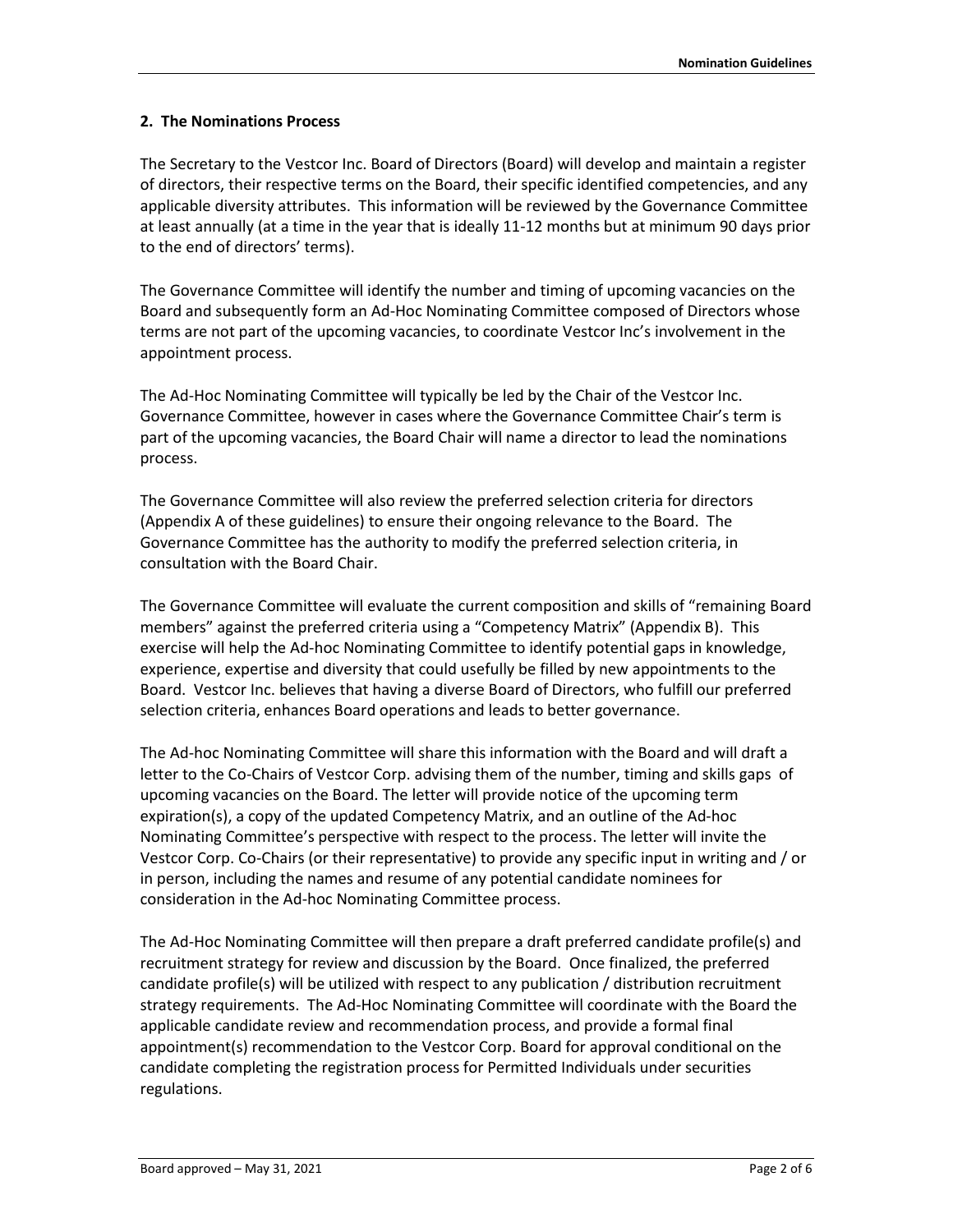Once approved, the candidate will be asked to complete the Form 33-109F4 requirements and sign a Consent for Conviction Record Check so that registration can be submitted to the FCNB by Vestcor. Failure to successfully register as a Permitted Individual will terminate the appointment and a new candidate will be recommended for approval.

The Board Chair, or a delegated Director, will coordinate any advice or questions regarding potential appointments that may be received from the Vestcor Corp. Board.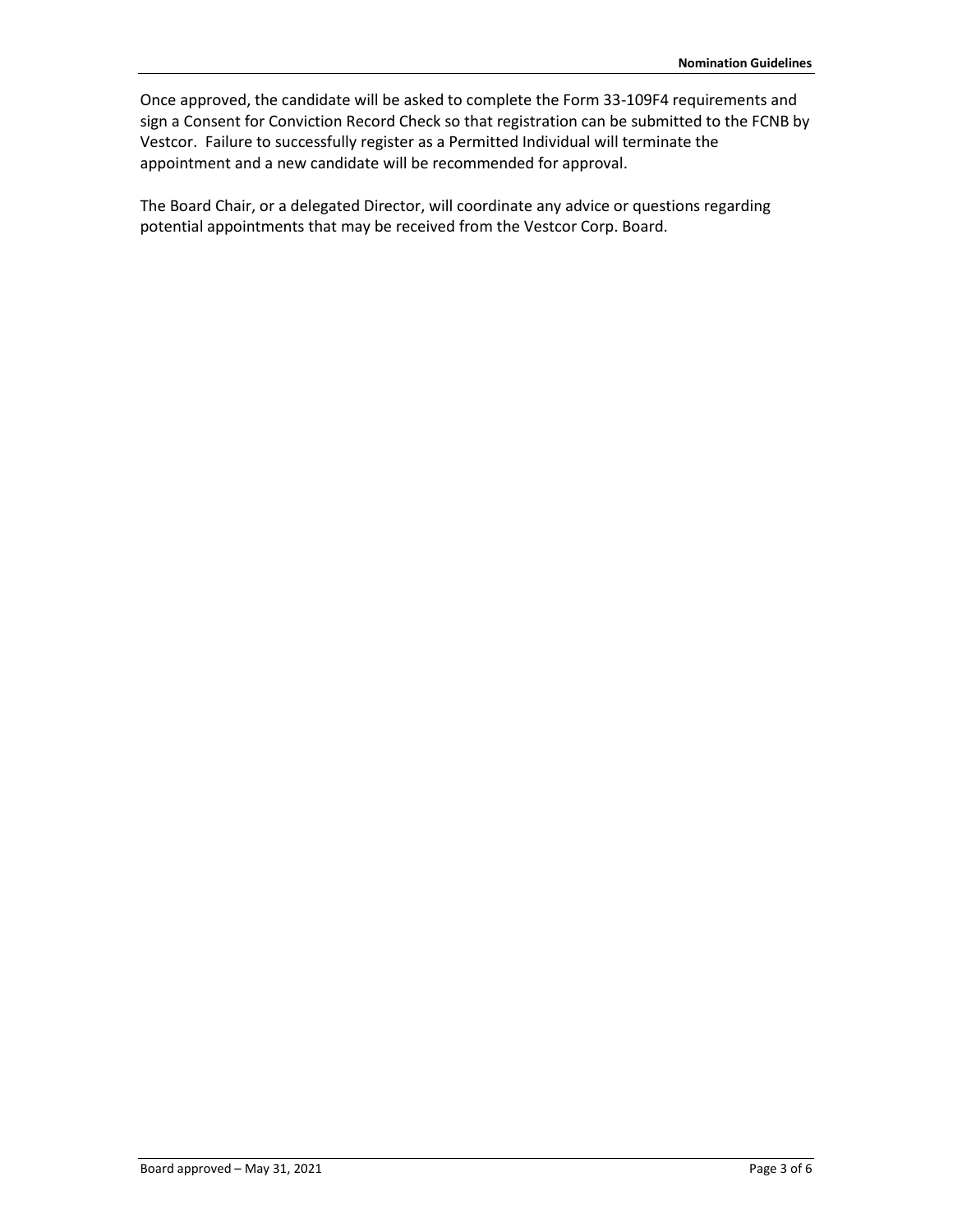## **Appendix A – Preferred Selection Criteria**

Potential nominees to the Board of Directors of Vestcor Inc. should be evaluated in terms of the following preferred selection criteria:

## **Personal Attributes:**

- Demonstration of prior exposure to investment issues at a strategic level
- A track record of being able to work co-operatively with others and to provide leadership in a group setting
- An ability to exercise sound judgment and to problem-solve in the execution of their fiduciary responsibilities
- Capacity to exercise independent judgment in the best interests of the Funds (versus individual view points)
- Display a strategic perspective/orientation (vs. detail/micro orientation)
- $\blacktriangleright$  A high standard of personal values and ethics and an ability to respect the confidentiality of the Board's deliberations
- Appreciation of public policy considerations
- An ability to effectively communicate orally and use current forms of electronic communications
- Ability and willingness to raise potentially controversial issues in a manner that encourages dialogue
- Ability to be flexible, responsive and willing to consider others' opinions
- Commitment to devoting the time and being available to attend to the duties required of a director
- Commitment to personal development and to participation in training and continuing education required to be an effective director
- A track record of demonstrated prudence, discretion and intelligence (requirements under the *Trustees Act*)
- No direct or indirect conflict of interest with the director's responsibility to the organization
- Prior experience on a board or a committee operating in a complex and demanding board and committee environment

## **Specific Competencies**

The following areas of knowledge, experience and expertise should be represented within the collective board competencies:

- Institutional investment practices
- Financial
- Accounting
- An aptitude for statistics, mathematics and probabilities
- Internal controls/audit and risk management processes
- Legal and regulatory
- **■** Information technology
- Human resources
- Government functioning and public policy
- Governance trends and best practices
- **•** Previous leadership/management experience
- **Enterprise risk management**
- Pension plan management experience Administration / Design / Funding
- Customer service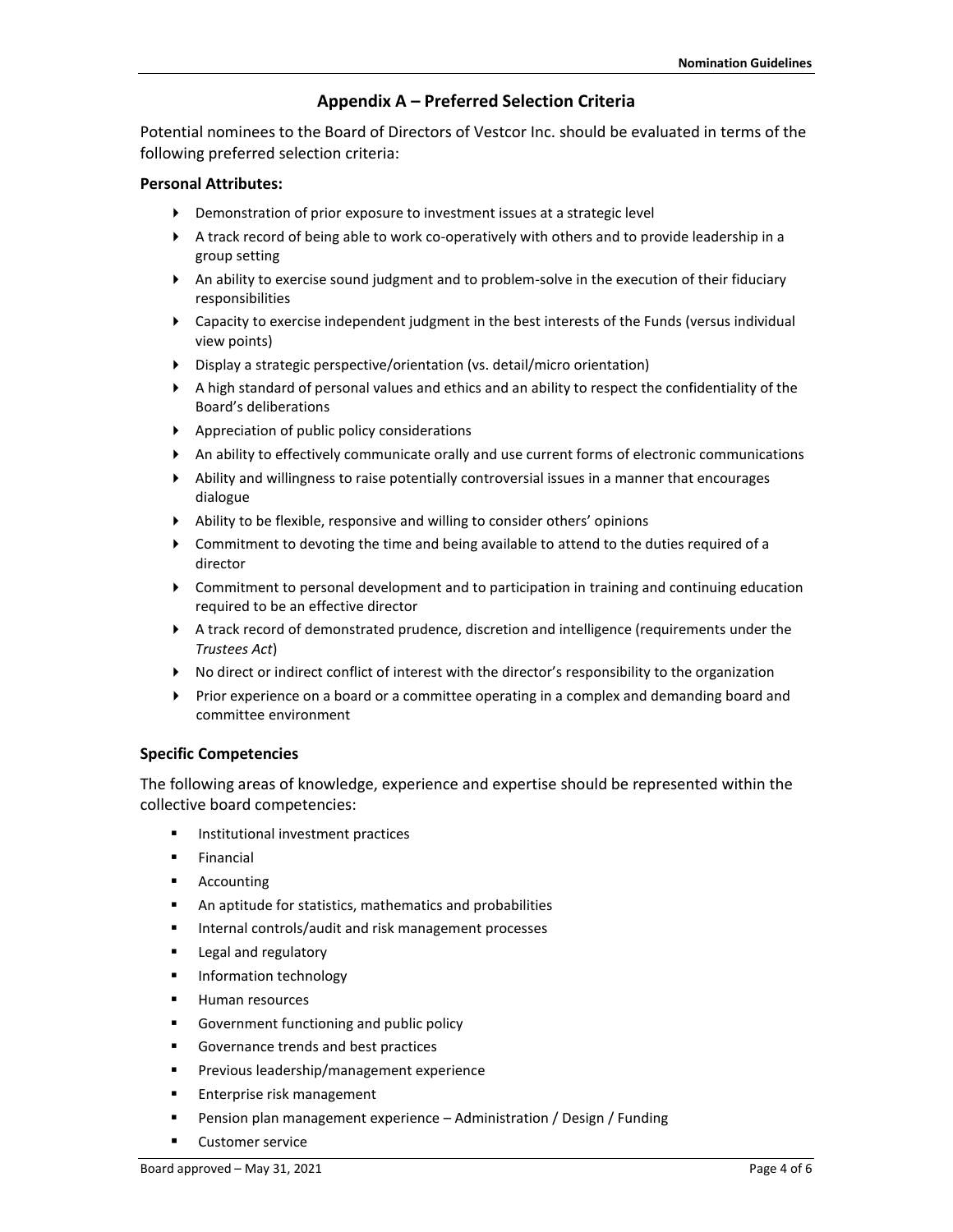| <b>COMPETENCY</b>                                                          | <b>Desired</b><br>Ħ | D <sub>1</sub> | D <sub>2</sub> | D <sub>3</sub> | D <sub>4</sub> | D <sub>5</sub> | <b>Current</b><br>Ħ |
|----------------------------------------------------------------------------|---------------------|----------------|----------------|----------------|----------------|----------------|---------------------|
| <b>Personal Attributes</b>                                                 |                     |                |                |                |                |                |                     |
| Exposure to strategic<br>institutional investment                          |                     |                |                |                |                |                |                     |
| Collaboration and group<br>leadership skills                               |                     |                |                |                |                |                |                     |
| Sound judgment and problem-<br>solving                                     |                     |                |                |                |                |                |                     |
| Independent judgment                                                       |                     |                |                |                |                |                |                     |
| Strategic mind-set                                                         |                     |                |                |                |                |                |                     |
| High standards - values and<br>ethics (incl. confidentiality)              |                     |                |                |                |                |                |                     |
| Appreciation of public policy                                              |                     |                |                |                |                |                |                     |
| Oral and electronic<br>communications                                      |                     |                |                |                |                |                |                     |
| Ability to raise controversial<br>matters and promote dialogue             |                     |                |                |                |                |                |                     |
| Flexible, responsive and willing<br>to listen to others                    |                     |                |                |                |                |                |                     |
| Commitment - time and<br>availability                                      |                     |                |                |                |                |                |                     |
| Demonstrated prudence,<br>discretion and intelligence                      |                     |                |                |                |                |                |                     |
| No conflict                                                                |                     |                |                |                |                |                |                     |
| Prior board or committee<br>experience in complex<br>demanding environment |                     |                |                |                |                |                |                     |

# **Appendix B – Competency Matrix – Vestcor Inc.**